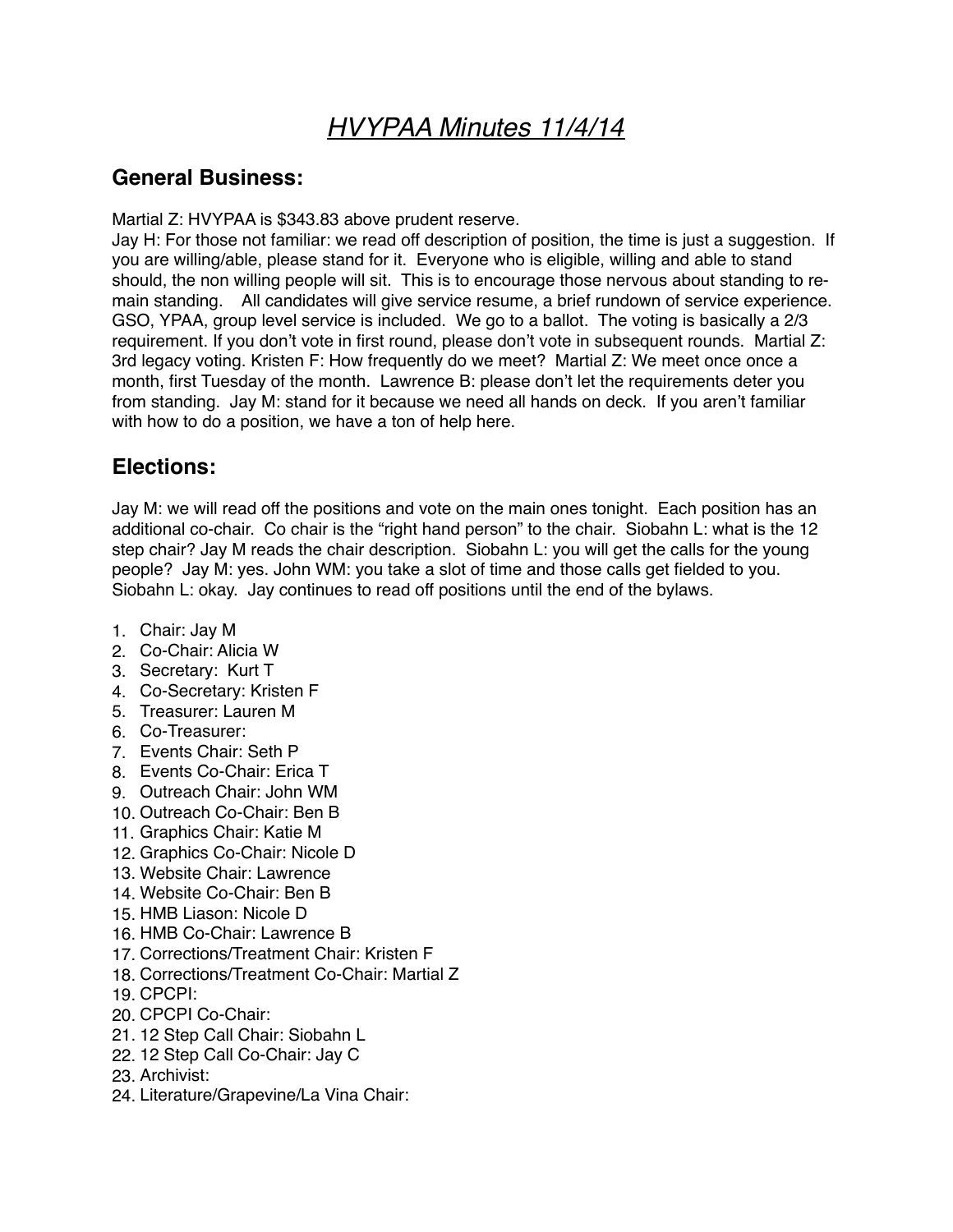25. LGBTQ Liason: Katie M 26. LGBTQ Co-Chair: Jett A 27. Prayer and Unity Chair: Ben B 28. Prayer and Unity Co-Chair: Paula W 29. Set Up/Clean Up Chair: Stefanie K 30. Set Up/Clean Up Co-Chair: Kevin K 31. Registration Chair: Jamie C 32. Registration Co-Chair: Lauren M

### **New Business:**

Jay M: At next meeting we will discuss the remaining open positions. Next meeting is first Tuesday in December. Seth will follow up with Maya with the church in Pleasant Valley for our Gratitude Banquet. In the past, our budget has been \$100, \$150. Last year we cohosted with Young In Recovery and split the cost. We may have to do a conference call for an official budget. Seth will also reach out to venues in Kingston to have a third Thursday up and running to have a more northern portion covered. Martial Z: why don't we just vote on a budget now?

#### **Motion, Martial Z, Seconded John WM: \$150 budget for Gratitude Banquet.**

*Discussion: Seth P: can we just vote on the \$150 pending a vote from Young In Recovery? Lawrence B: the church didn't request a donation, we just decided to do that. Jay M: We did a suggested donation of \$5. Martial Z: we did \$10 because of the conference. Kristen F: are we co-hosting? Jay M: whatever they approve would be added. John WM: the motion is just for the \$150 only.*

### **All in favor: 17, Opposed: 0, Abstentions: 0. Motion carries.**

#### **Motion, Martial Z, Seconded John WM: \$5 suggested donation, \$10 pre reg for bonfire with free entry to the banquet.**

Discussion: none

### **All in favor: 17, Opposed: 0, Abstentions: 0. Motion Carries.**

John WM: We need to coordinate volunteers for the overnight hospitality at HMB. Martial Z: okay, outreach will need to coordinate that.

Kurt T: Alcathon meeting November 11th. All interested, please attend.

Martial: bonfire.

**Motion, Martial Z, Seconded by Lawrence B: co host with ESCYPAA II.**

Discussion: none

**All in favor: 18. Unanimous. Motion Carries.**

**Motion, Alicia W, Seconded by Seth P: raffle two grey t-shirts off at the gratitude banquet.** Discussion: none